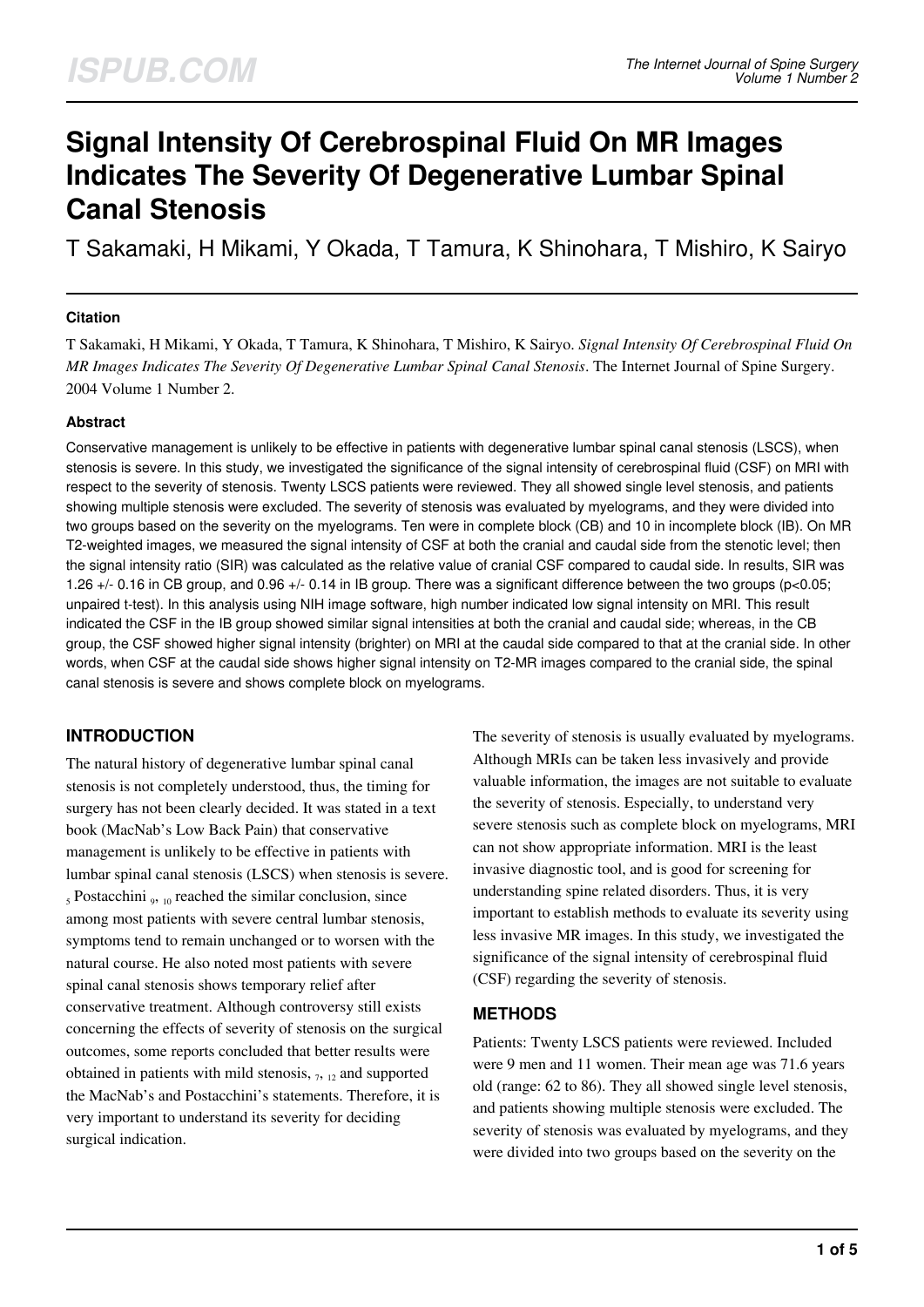myelograms (Figure 1);

### **Figure 1**

Figure 1: Myelograms for incomplete and complete block group 10 were in complete block (CB) and 10, in incomplete block (IB) group.





Incomplete block group

Complete block group

MRI measurement: For all patients, routine T1 and T2 MRIs were taken. On mid-sagittal MR T2-weighted images (TR: 3000 msec, TE 120 msec), the region of interest at both the cranial and caudal side from the stenotic level were observed. Figure 2 indicates the region of interests on MRI.

### **Figure 2**

Figure 2: Location of region of interests for measurement of signal intensity and equation for calculating signal intensity ratio



The picture was scanned and installed into the personal computer. NIH image software was used to measure signal intensity. In this software, brighter images correspond to low values. The signal intensity ratio (SIR) was calculated as the relative value of cranial CSF compared to caudal side. The MRI system used in this study was GE Signa MRI equipment with 1.0 Tesla magnetic field.

# **RESULTS**

The SIR was 1.26 +/- 0.16 in the CB group, and 0.96 +/- 0.14 in the IB group. There was a significant difference between the two groups (p<0.05; unpaired t-test). In this imaging analysis using NIH image software, high number indicated low signal intensity. The results indicated the CSF in the IB group showed similar signal intensities at both the cranial and caudal side; whereas, in the CB group, the CSF showed higher signal (brighter) intensity at the caudal side compared to that at the cranial side. Figure 3 demonstrated an example in the IB group.

### **Figure 3**

Figure 3: A case in the IB group (64 years old female). Lumbar spinal canal stenosis is seen at L3/4. The signal intensity of CSF at L2/3 and L5/S showed similar number. The SIR was 1.08.



Myelogram

T2-weighted

This patient is 64 years old female and shows lumbar spinal canal stenosis at L3/4. According to a finding on myelogram, she was categorized in IB group. The signal intensity of CSF at L2/3 and L5/S showed similar number. The SIR was 1.08. In figure 4, myelogram and MRI are shown of 65 years old female patient.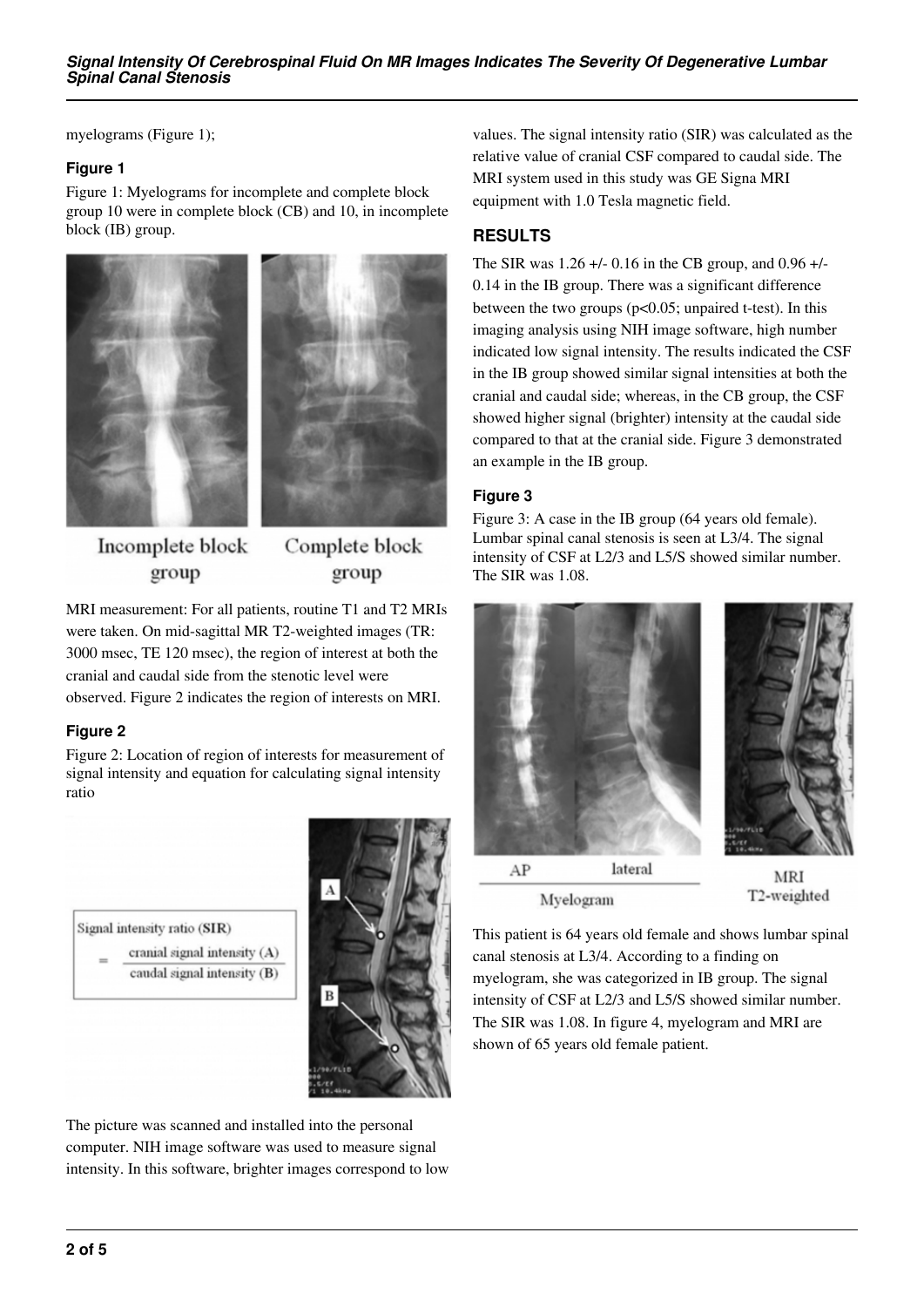### **Figure 4**

Figure 4: A case in the CB group (65 years old female). Lumbar spinal canal stenosis is seen at L4/5. The signal intensity of CSF at L5/s was smaller than that at L2/3, indicating the CSF at L5/s was brighter than that at L2/3. The SIR on MRI is calculated as 1.46.





AP lateral Myelogram

MRI T2-weighted

The myelogram indicates the complete block at L4/5. The signal intensity of CSF at L5/s was smaller than that at L2/3, indicating the CSF at L5/s was brighter than that at L2/3. The SIR on MRI is calculated as 1.46.

# **DISCUSSION**

As for the treatment of the degenerative lumbar spinal canal stenosis, surgical treatment seems to be recommended when the confliction of spinal canal is severe, because conservative treatment is unlikely to be effective.  $_{5.9,10}$  Also, surgical outcome was reported not to be favorable for patients with severe canal stenosis.  $_9$ ,  $_{10}$ ,  $_{12}$  Surin et al.  $_{12}$ reviewed 22 patients and found that leg pain in all patients with moderate stenosis recovered; whereas, leg pain in 20% of patients with marked spinal stenosis did not heal well. Thus, it is very important to understand how severely constricted the spinal canal was when surgical intervention was considered. In this study, we clarified that the signal intensity of CSF on T2-weighted MR images can indicate the severity of the constriction of canal. When CSF at the caudal side from the stenotic level showed higher intensity (brighter) than that at the cranial level, the constriction of the canal is severe and may show complete block on a myelogram. On the other hand, when the signal intensities at both areas were similar, the stenosis is mild. In other words, it is suggested that when the CSF at the caudal side is brighter, conservative treatment may not be effective, because the stenosis is very marked.

The cerebrospinal fluid (CSF) always flows and it shows pulsation in its velocity due to a respiration or a heartbeat. 1, 3, 4, 8 Bankhof et al. 1 measured CSF flow at aqueductal on cine-phase-contrast MR imaging. The average peak velocity in rostral direction was 4.2 cm/sec, and 7.8 cm/sec in caudal direction. Friese et al. 4 measured CSF flow velocity using echo planner imaging and found respiration affected the velocity. Velocity increased by 28% at Th12 level due to respiration. Thus, it is suggested that the flow of the CSF can affect the signal intensity because of the flow void phenomenon.  $_2$ ,  $_6$ ,  $_{11}$  Within fluid collections not communicating with the physiological CSF space, signal loss on T2-weighted MR images is considered not to occur because of no flow void effects there. $_{2211}$ 

The present study applied this concept to understand severity of degenerative lumbar spinal canal stenosis. The present results were in good agreement with this concept. Similarly, Sherman et al.  $_{11}$  used this concept for diagnosing the communication of CSF within the syrinx cavity of the spinal cord. They examined 24 patients with syringomyelia and found flow void effects in 40% of them. They concluded that the syrinx with flow void effects would have a pulsation movement in the syrinx. Also, Brooks et al.  $_2$  observed the signal intensity of three isolated arachnoid cysts on MRI to know the communication between the cyst and CSF. They found signal loss in all cysts maybe due to flow void, and concluded that there was a communication between them.

In conclusion, when CSF at the caudal side shows higher signal intensity on T2-MR images compared to the cranial side, the spinal canal stenosis is severe and shows complete block on myelograms.

# **ACKNOWLEDGEMENT**

The authors wish to thank Mr. Ian Cowgill, Spine Research Center, Department of Bioengineering, University of Toledo, Toledo, Ohio for his help during editing process.

# **CORRESPONDENCE TO**

Koichi Sairyo, MD., PhD. Spine Research Center, 5040 Nitschke Hall, Department of Bioengineering, University of Toledo, Toledo, Ohio 43606 TEL: 1-419-530-8030 FAX: 1-419-530-8076 Email: sairyokun@hotmail.com

## **References**

1. Barkhof F, Kouwenhoven M, Scheltens P, Sprenger M, Algra P, Valk J. Phase-contrast cine MR imaging of normal aqueductal CSF flow. Effect of aging and relation to CSF void on modulus MR. Acta Radiol. 1994; 35 (2): 123-30.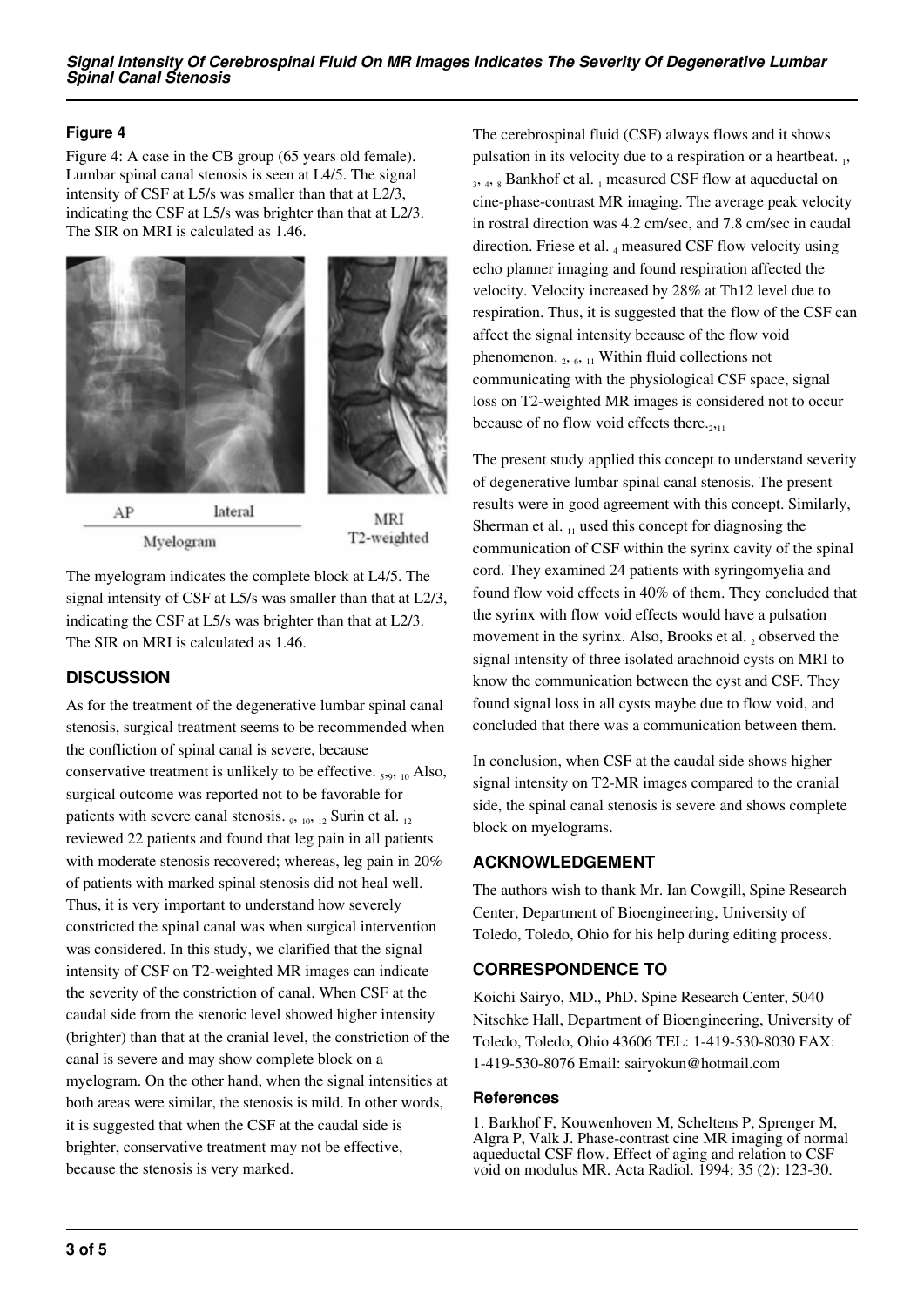2. Brooks ML, Jolesz FA, Patz S. MRI of pulsatile CSF motion within arachnoid cysts. Magn Reson Imaging. 1988; 6(5): 575-84.

3. Freund M, Adwan M, Kooijman H, Heiland S, Thomsen

M, Hahnel S, Jensen K, Gerner HJ, Sartor K. Measurement of CSF flow in the spinal canal using MRI with an optimized MRI protocol: experimental and clinical studies. Rofo. 2001; 173 (4): 306-14.

4. Friese S, Hamhaber U, Erb M, Kueker W, Klose U. The influence of pulse and respiration on spinal cerebrospinal fluid pulsation. Invest Radiol. 2004; 39 (2): 120-30.

5. McCullock J, Transfeldt E. MacNab's Backache. 1999. Williams & Wilkins, Baltimore, PP 538- 586

6. Ohara S, Matsumoto T, Nagai H, Banno T. Observation of CSF pulsatile flow in MRI--the signal void phenomenon. No To Shinkei. 1987; 39 (10): 991-6.

7. Paine KW. Results of decompression for lumbar spinal

stenosis. Clin Orthop. 1976; 115: 96-100.

8. Panigrahi M, Reddy BP, Reddy AK, Reddy JJ. CSF flow study in Chiari I malformation. Childs Nerv Syst. 2004; 20  $(5)$ : 336-40.

9. Postacchini F. Long-term results. Lumbar spinal canal stenosis. In The Lumbar Spine second edition Volume 2. Edited by International Society for the study of the lumbar spine. W.B. Saunders Company. Philadelphia 1996, pp 766- 781

10. Postacchini F. Surgical management of lumbar spinal stenosis. Spine. 1999; 24 (10): 1043-7.

11. Sherman JL, Barkovich AJ, Citrin CM. The MR

appearance of syringomyelia: new observations. AJR Am J Roentgenol. 1987; 148 (2): 381-91.

12. Surin V, Hedelin E, Smith L. Degenerative lumbar spinal stenosis: results of operative treatment. Acta Orthop Scand. 1982; 53 (1): 79-85.